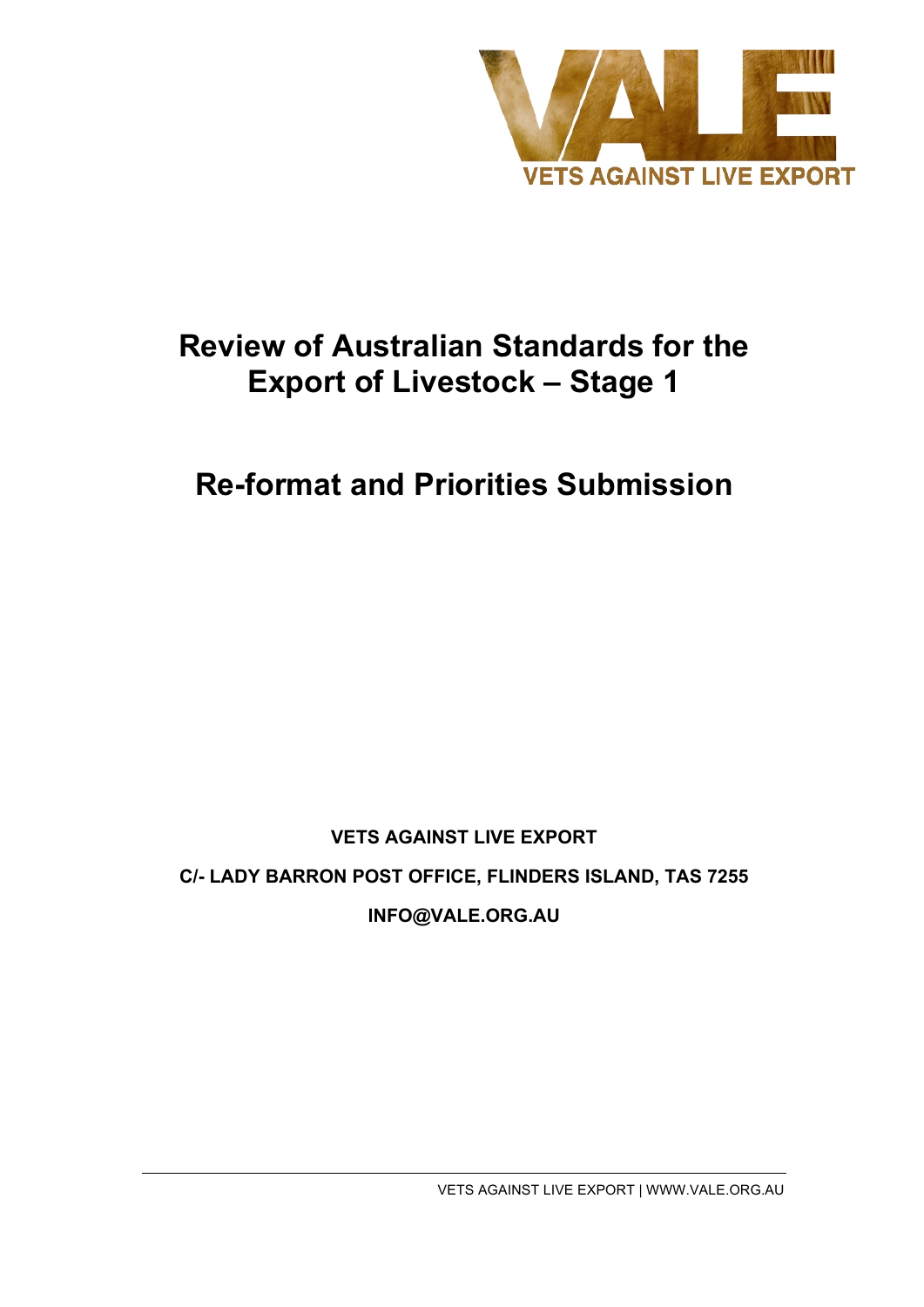#### **Introduction**

The founding members of Vets Against Live Export (VALE) comprised a group of veterinary scientists from many different backgrounds including livestock production, abattoirs, animal welfare and behaviour. The majority of these veterinarians had authored numerous substantial peer-reviewed articles in their field and almost all were editors and/or reviewers of international peer-reviewed scientific journals. With this background, the veterinary scientists independently analysed all previous government reviews back to 1983, government reports (Shipboard Performance Reports, Parliamentary Mortality Reports, Voyage Investigation Reports, Marine Orders), relevant Meat and Livestock Australia (MLA) documents, other relevant livestock standards, transcripts from court cases and all peer-reviewed scientific literature published on the Australian live export trade. This independent and scientific analysis revealed that animal welfare in the Australian live export trade is poor and that the trade is uniquely and inherently risky with respect to animal welfare. It was this independent and objective scientific review that led to the formation of VALE.

#### *ASEL Review 2013*

By the time of the ASEL Review of 2013, VALE had also performed on-ground monitoring of the live export trade in order to witness land operations firsthand. It was apparent that ASEL v2.3 was regularly flouted in Western Australia where most of the observations were made. Animals with conditions that were not fit and healthy to load either as defined by ASEL v2.3 or Australian Land Transport of Livestock Standards were regularly trucked to Fremantle Port. In addition, other conditions of ASEL such as the required truck inspections 30-60 minutes after loading and then every 2-3 hours en route from the feedlots to Fremantle Port were not observed.<sup>1</sup> VALE members observed trucks from Kojonup to Fremantle Port on multiple consignments confirming categorically that drivers were not abiding by ASEL v 2.3 S2.16. Given that compliance to ASEL whilst the animals were still in Australia appeared poor and that there was no policing, there seemed no point in fine-tuning ASEL. Standards are only ever useful if they are adhered to rigidly with compliance assured and in 2013, the process was failing. In addition, it is evident from close analysis of the National Livestock Export Shipboard Performance Reports that mortality rates had not altered substantially over the past 10 years despite ASEL. VALE chose not to submit a review at that time as any review of standards which were regularly contravened seemed pointless.

#### *ASEL Review 2018*

It is concerning to VALE that the first priority of the ASEL Review is formatting. VALE believes that it is imperative that the first step should be an independent highly analytical and critical scientific review of relevant government, industry and peer-reviewed literature. For true independence, the reviewers may need to be sourced from another country so that there is no real or perceived bias to industry or welfare advocates. Once this is performed, a careful assessment of prior government reviews should be performed to ascertain which of the recommendations have actually been implemented (and what the outcome of those changes were) and to ascertain if in hindsight, adverse events would have validated and

 $1$  S2.16 Livestock must be checked to ensure that they are evenly distributed and remain fit to travel:.... (b) within 30–60 minutes of commencement of the journey;

<sup>(</sup>c) at least every 2–3 hours as road conditions warrant; and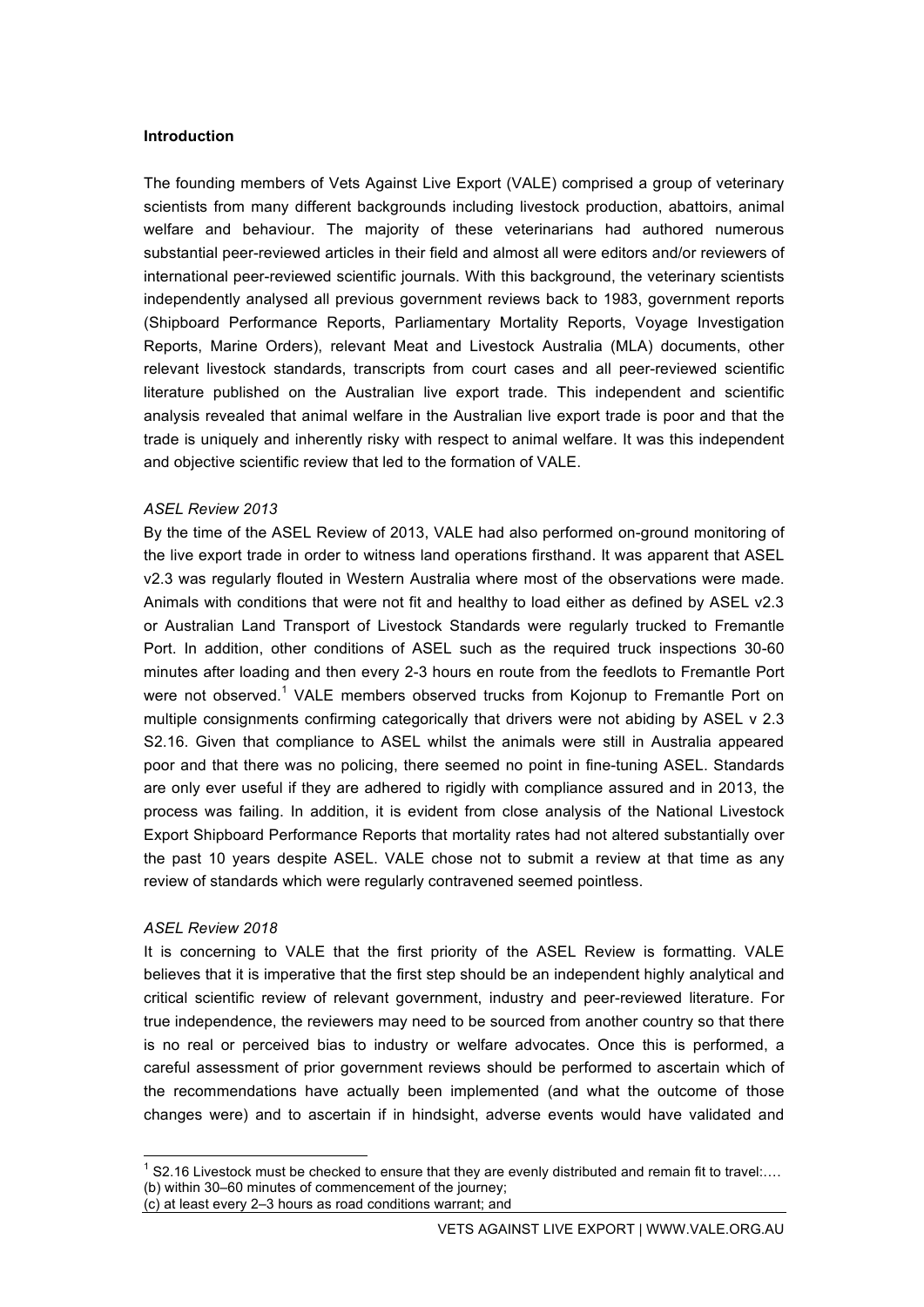justified recommendations that were not implemented. Only with this approach will the major issues be identified and the adequacy (or otherwise) of major prior recommendations (eg Keniry 2004) be assessed.

Structuring the review process in this fashion would also enable relevant scientific and industry findings to be considered and analysed at the time when each component of ASEL is reviewed. As per all evidence-based literature, peer-reviewed published scientific literature should be considered as the highest level of evidence noting carefully however, that some of this literature has been funded by government (supportive of industry) or industry itself (which can cause intentional or unintentional bias). Industry based documents such as research or other non- peer reviewed reports should be closely scrutinised and analysed for such bias. The review should be undertaken by appropriately qualified researchers who have no conflict with respect to any key stakeholder group. All stakeholders should be provided with a copy of the independent scientific review and the review should be publicly available. Without such a process, any review of ASEL is ad hoc and open to criticism for not being scientifically robust. Any reformatting should follow the review process.

# **VALE Assessment of ASELv2.3**

Having already performed such a comprehensive and critical review before founding VALE, VALE believe that tinkering with ASEL is likely to be mere window dressing unless the following five issues are addressed and prioritised:

- 1. Heat stress and voyages to the Middle Eastern summer
- 2. Lack of an independent veterinarian on board every ship
- 3. Space allowances
- 4. Inanition/salmonellosis complex
- 5. Inadequate bedding

The most critical of these and the easiest to rectify is the export of Australian livestock to Middle Eastern summers. These voyages must cease if the next version of ASEL is to be credible in its attempts to address animal welfare.

#### **1. Heat stress and voyages to the Middle Eastern summer**

#### *General*

Heat stress has been reported as a major factor causing poor animal welfare and high mortalities (Caulfield et al. 2014). Two government reviews of the live export industry have also highlighted heat stress as a significant issue (Keniry, 2004; Farmer, 2011). Peerreviewed experimental studies have been performed under optimal conditions (ie greater than shipboard space allowances and individual pens) and the findings of these studies have been consistently ignored by the government, including the very basic definition of "heat stress threshold." The government definition of heat stress threshold for sheep and cattle respectively has been set at wet bulb temperatures higher than those demonstrated to cause significant heat stress in experimental animals in best-practice land environments (Beatty 2005, Beatty et al 2006, Stockman et al 2011).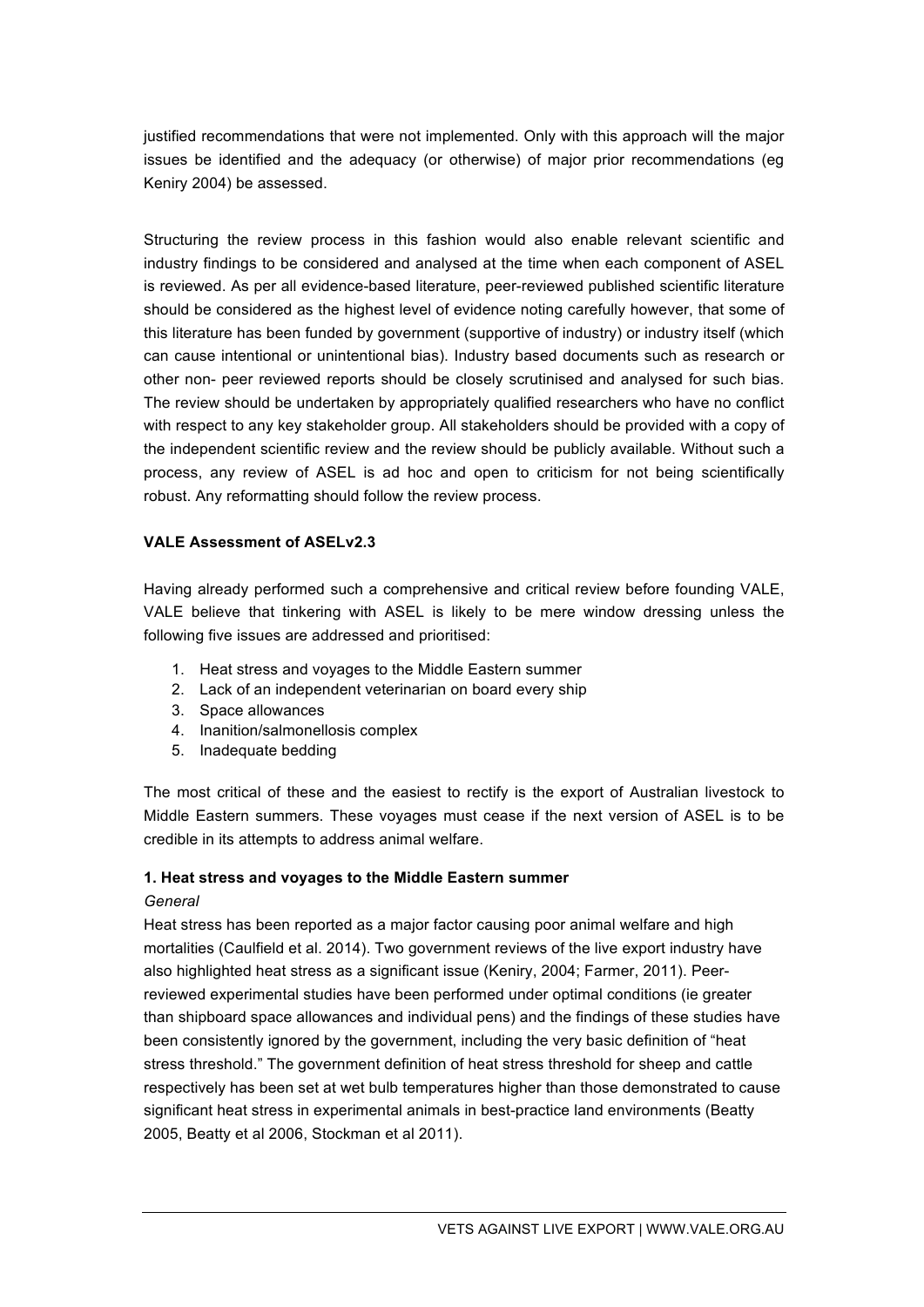#### *Risk for animals exported to a Middle East summer*

National Livestock Export Shipboard Performance Reports published by the government have consistently demonstrated much higher mortality in animals, particularly sheep, transported from the Australian winter to the Middle Eastern summer but also cattle from Northern Australia during "the wet season". Nothing has changed in the last 10 years and the graphs can essentially be laid one on top of each other like tracing paper (notwithstanding the exclusion of the annual extreme mortality events that is routine practice in these reports).

Most of the voyage information available to the public is that from high mortality voyages. However, the few available reports of voyages in which the ASEL mortality limit was not exceeded indicate that animals experience heat stress during typical voyages but do not necessarily die (Maunsell Australia 2003, Norris et al 2003, Beatty 2005). In one report, maximum WBT levels of 34–35ºC and severe heat stress were recorded in all sheep (over 69,000 animals) for at least 7 days. $^2$  In another voyage, a cattle consignment with acceptable mortality had respiratory rates in excess of 70 bpm for 19 continuous days with respiratory character scored as normal throughout. $3$  Heat stress was only recorded on three of those days, in each case being classified as mild despite average respiratory rates for cattle on most decks being 90-95 bpm

Of even more concern is the failure to analyse extreme mortality events. Since 2009, each extreme mortality voyage to the Middle East has occurred in a peak heat period: August 2009, June 2010, July 2010, August 2010, June 2011, September 2013, July 2016 and August 2017. The pattern is very obvious: 8 out of 8 Middle East disasters in 8 years occurred in summer/early autumn in the Middle East.

It is evident that when adverse heat and humidity conditions occur in predictable locations in the Middle East (eg Qatar and Straits of Hormuz) that nothing can be done on ships to prevent "heat crashes". Increasing space for each sheep is routine (see High Mortality Voyage Report 65<sup>4</sup>) indicating that a) space allowances under Hotstuff are clearly recognised by the exporters and shipboard veterinarians as inadequate (High Mortality Voyage Report 37, 38 and 65) and that b) increasing space for all sheep (either by altered configurations or substantial reduction in sheep numbers due to death or discharge) have failed to prevent extreme mortality events (High Mortality Investigation Reports 38, 38 and 65).<sup>5</sup> All available evidence indicates that the risk of heat stress in Australian animals transported from an Australian winter to a Middle Eastern summer is impossibly high and unavoidable (Caulfield et al 2014, Stockman et al 2011, Beatty et al 2006).

The Keniry Review (2004) recommended that 'exports should be banned in circumstances where the available evidence indicates that the risks of adverse outcomes are predictably

<sup>&</sup>lt;sup>2</sup> See: http://www.vale.org.au/high-mortality-voyages.html Investigation into the reportable sheep mortality level on a sea voyage from Fremantle, Western Australia to Bahrain, Kuwait and the United<br>Arab Emirates (UAE) Report 38 (accessed 18 March 2018)<br>
<sup>3</sup> See FOL3044/43 53 Arab

See FOI 2011/12-52 An application seeking access to documents in relation to a shipment of cattle from Australia to Turkey, June 2011 (no longer accessible on the Australian Government website but held by VALE).

<sup>4</sup> See: http://www.agriculture.gov.au/export/controlled-goods/live-animals/livestock/regulatoryframework/compliance-investigations/investigations-mortalities#consignment-65-sheep-exported-bysea-to-qatar-kuwait-uae-and-oman-july-2016 (accessed 18 March 2018)<br>
<sup>5</sup> See: hthttp://www.vale.org.au/high-mortality-voyages.html (accessed 18 March 2018)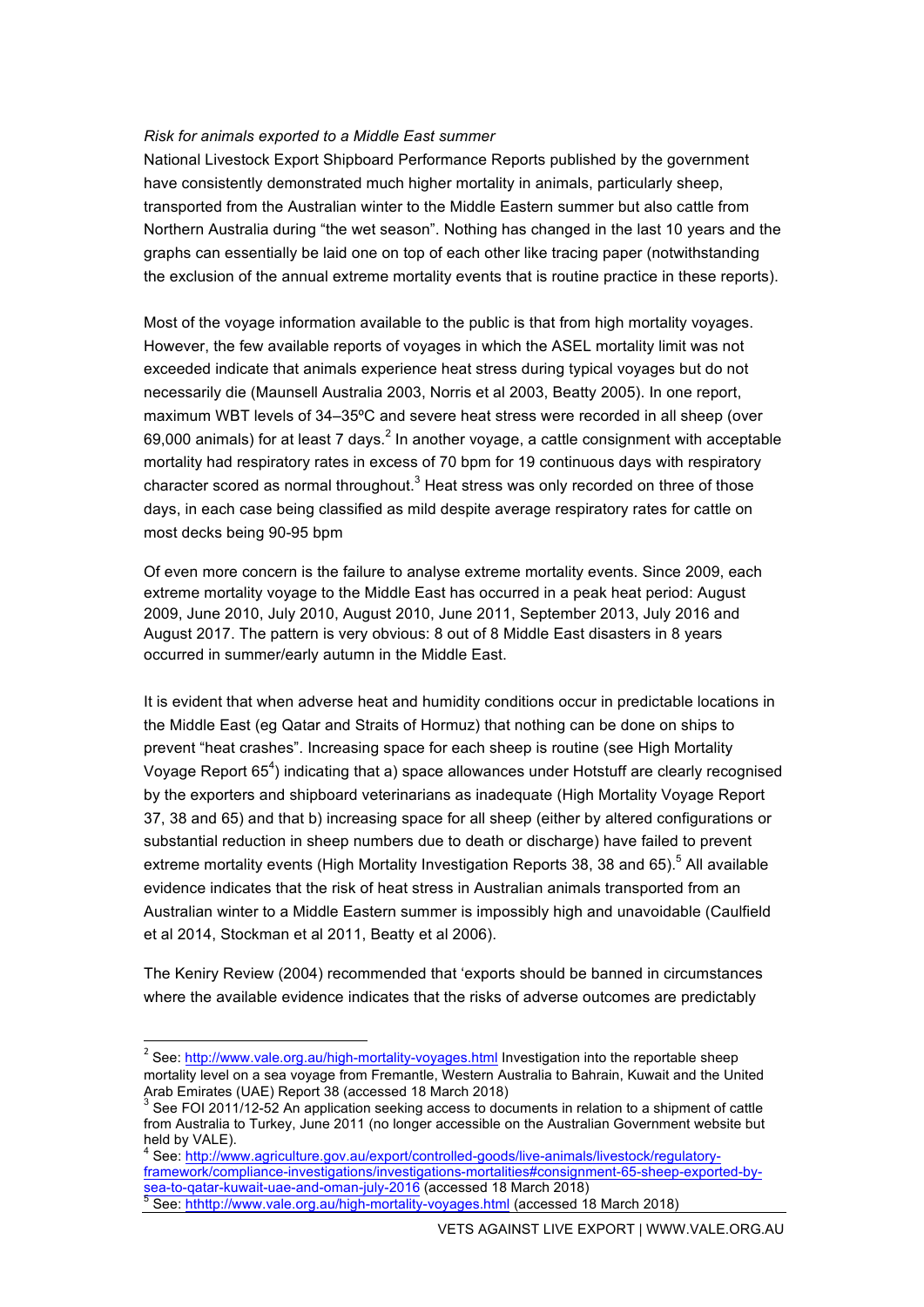high' (Recommendation 6). Seven years later, the Farmer Review (2011) recommended that a review of ASEL 'should inter alia examine the policy on export of sheep from southern ports to the Middle East in winter months, with a view to: mitigate feedlot and shipboard losses in adverse weather conditions; mitigate losses from heat stress and inanition during the voyage' (Recommendation 6).

Despite this no action has been taken to cease voyages during this high-risk season and adverse animal welfare and high mortality rates continue on these voyages. If the 2018 ASEL Review is to be meaningful, then voyages of sheep and *Bos taurus* cattle from an Australian winter to the hottest months in the Middle East must cease.

#### *Heat stress risk assessment (Hotstuff)*

The 'heat stress risk assessment' model developed by the industry and used by exporters to assess heat stress risk has not been independently validated or assessed against industry performance (namely the desired reduction in extreme mortality events). A full description of how the model is designed or functions is not available. The model, which forms the basis of decisions regarding heat stress risk, must be independently reviewed as part of the ASEL review process. A recommendation for revision of the model and space allowances was made in High Mortality Investigation Report 38 (2011).<sup>6</sup>

# **2. Independent veterinarians on all voyages**

VALE has consistently called for veterinarians to be present on all voyages. Despite this, veterinarian accompaniment of voyages has actually decreased. It is of considerable concern to VALE that voyages greater than 10 days, which used to be accompanied by veterinarians are routinely now only accompanied by a stockperson (Export Advisory Notice 2016-14). Voyages to North East Asia are particularly relevant in this regard. Veterinarians are the only professionals that have the adequate training in health, disease, pathophysiology and treatment to ensure animals are appropriately monitored, treated and, where necessary, necropsied with appropriate sample selection. This essential requirement has been recognised by other organisations including the Australian Veterinary Association (AVA). That an onboard stockperson (who has a done a four day training course) is a legal requirement under ASEL v2.3 when a veterinarian is not indicates that animal health and welfare is not appropriately prioritised under ASEL.

VALE (and AVA) have also consistently called for all veterinarians on live export voyages to be independent of the exporter. In order that animal welfare can be accurately assessed and analysed, the entity profiting from the trade must not be the employer of the veterinarian. For example, it is obviously very difficult to analyse the true prevalence and impact of heat stress when employers of shipboard veterinarians routinely advise against recording morbidity or mortality due to heat stress.

VALE would also prefer more than one veterinarian to be present on large consignments, for long voyages and voyages with higher perceived risk. It is often physically and mentally impossible for a single veterinarian to provide care to large numbers of animals, especially in high-risk situations such as voyages to the Middle East summer.

 <sup>6</sup> See: hthttp://www.vale.org.au/high-mortality-voyages.html (accessed 18 March 2018)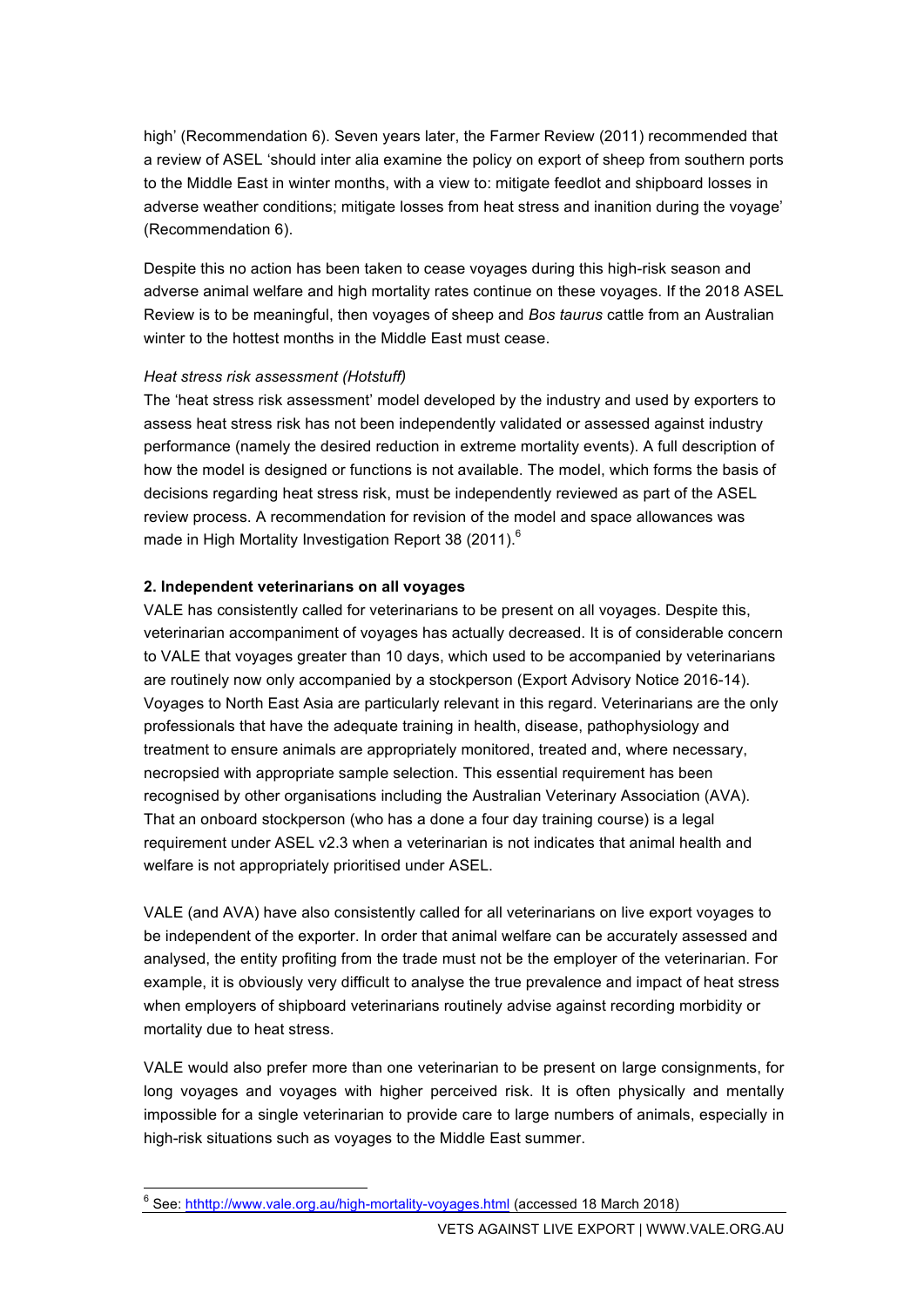#### **3. Space allowances**

VALE has analysed existent space allowances for live export voyages. For cattle and sheep, the space allowances are almost unchanged since 1983 (and likely before that). A table of space allowances has been included for cattle (Table 1). It is evident that apart from some minor increases in allowances for cattle travelling from southern latitudes in an Australian winter, all allowances are unchanged or even decreased. There were no studies performed prior to 1983 to define these space allowances with respect to animal welfare. As such, they are entirely arbitrary designations with no scientific or animal welfare basis. The current onboard space-allowances do not conform to OIE recommendations and are less than any similar Australian land standards (see Table 2). They do not conform to any allometric principles (Petherick and Phillips 2009) and do not permit free movement of animals or easy access to food and water. The tight space allowances pose a considerable risk to animals with respect to injury, inanition and, heat stress. In addition, these space allowances do not permit easy inspection of animals in pens, impeding the capacity to identify and treat sick or injured animals.

#### **4. Inanition**

The inanition/salmonellosis complex is still the major cause of morbidity and mortality on routine sheep voyages. Due to commercial expense, the industry has not made substantial efforts to reduce this by identifying shy feeders in the feedlot. Industry failure to address this led to a routine voyage as being judged cruel in a Western Australian magistrate's court in 2008. 7

#### **5. Bedding onboard ships**

All animals must be provided with appropriate bedding to ensure comfort and to minimise injuries such as abrasions and soft tissue damage.

The current provisions for bedding under ASEL (Appendix 4.3) particularly as they pertain to cattle and buffalo $^8$ , are inadequate. Currently, the bedding requirement for cattle is either non-existent (Brisbane/Northern ports) or inadequate. Industry actions (eg loading expensive bedding despite no requirement for such; see High Mortality Voyages  $61^9$  and  $68^{10}$ ) indicate that even though ASELv2.3 doesn't recognise the importance of bedding, industry certainly does. Recommended provision of bedding is currently greater for cattle in saleyards despite the relatively short holding periods.

 $\frac{1}{7}$  $\frac{7}{8}$  See: http://www.banliveexport.com/documents/Al\_Kuwait\_Reasons2.pdf (accessed March 18, 2018)  $\frac{8}{4}$ .3.1 Cattle and buffalo

<sup>(1)</sup> Cattle and buffalo exported on voyages of 10 days or more must be provided with sawdust, rice hulls or similar material to be used exclusively for bedding at a rate of at least 7 t or 25 m3 for every 1000 m2 of cattle pen space.

<sup>(2)</sup> This does not apply to cattle and buffalo loaded from Brisbane or a port north of latitude 26° south and exported to Southeast Asia or Japan.

<sup>9</sup> See: http://www.agriculture.gov.au/export/controlled-goods/live-animals/livestock/regulatoryframework/compliance-investigations/investigations-mortalities#consignment-61-cattle-exported-bysea-to-vietnam-march-2016 (accessed March 18 2018)<br><sup>10</sup> See: http://www.agriculture.gov.au/export/controlled-goods/live-animals/livestock/regulatory-

framework/compliance-investigations/investigations-mortalities#consignment-68-cattle-exported-bysea-to-brunei-darussalam-and-sarawak-april-2017 (Accessed March 18 2018)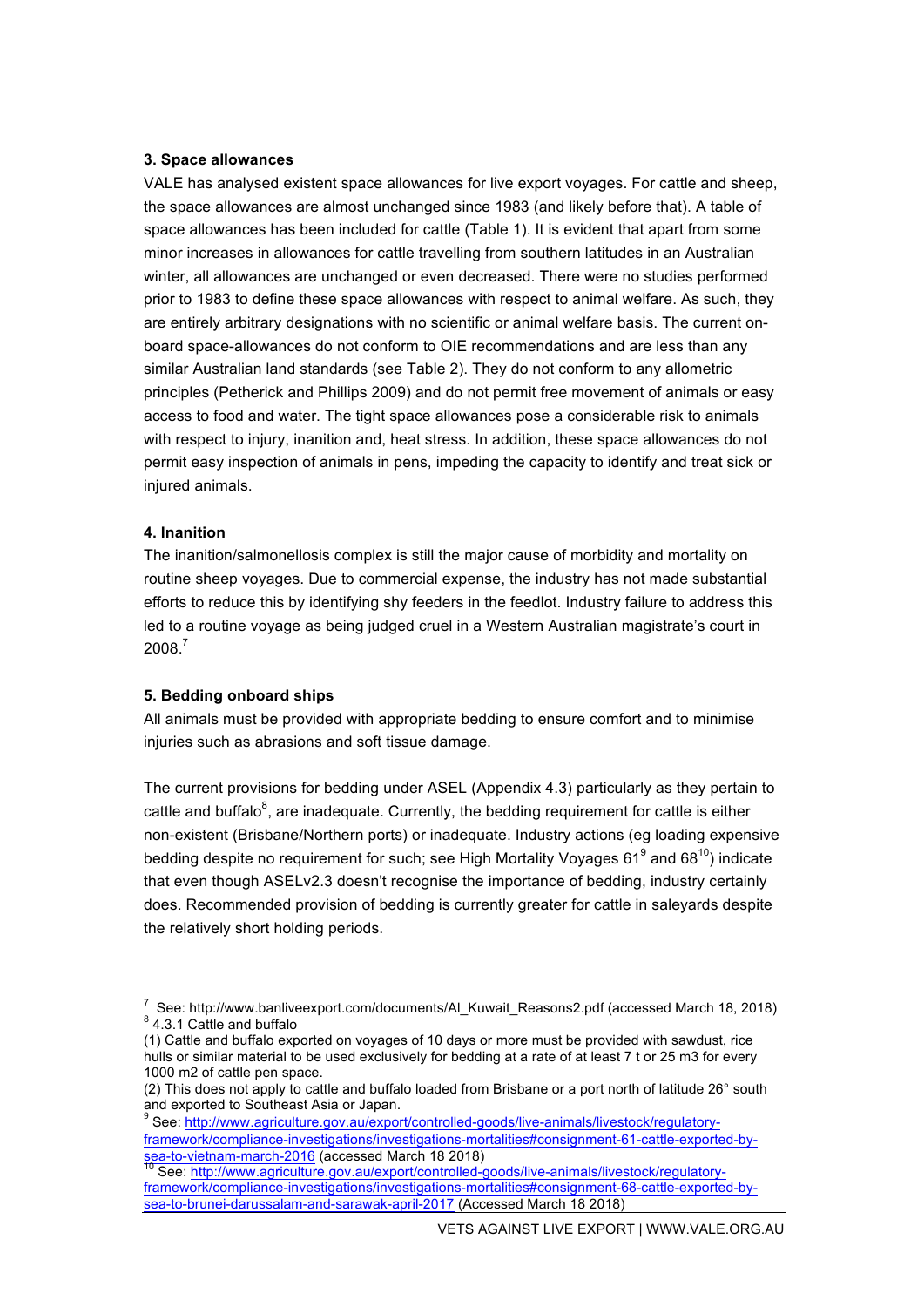# **References**

Australian Standards for the Export of Livestock (Version 2.3) 2011 and Australian Position Statement on the Export of Livestock. 2011

Beatty DT. Prolonged and continuous heat stress in cattle: physiology, welfare and electrolyte and nutritional interventions. PhD Thesis, Murdoch University 2005

Beatty DT, Barnes A, Taylor E et al. Physiological responses of *Bos taurus* and *Bos indicus* cattle to prolonged, continuous heat and humidity. *Journal of Animal Science* 2006;84: 972- 985

Caulfield MP, Cambridge H, Foster SF et al. Heat stress: A major contributor to poor animal welfare associated with long haul live export voyages. *The Veterinary Journal* 2014;199:223- 228

Farmer B. Independent review of Australia's live export trade. Commonwealth of Australia, Canberra ACT. 2011

Foster SF, Overall KL. The welfare of Australian livestock transported by sea. *The Veterinary Journal* 2014;200:205-209

Keniry J. Livestock Export Review. A final report to the Minister for Agriculture, Fisheries and Forestry. 2004

Maunsell Australia. Development of a Heat Stress Risk Management Model. Meat and Livestock Australia, North Sydney, NSW, Australia 2003

Norris RT, Richards RB, Creeper JH et al. Cattle deaths during sea transport from Australia. *Australian Veterinary Journal* 2003;81:156-161

Petherick JC, Phillips CJC. Space allowances for confined livestock and their determination from allometric principles. *Applied Animal Behaviour Science* 2009;117:1-12

Stockman CA, Barnes AL, Maloney SK et al. Effect of prolonged exposure to continuous heat and humidity similar to long haul live export voyages in Merino wethers. *Animal Production Science* 2011;51:135-143